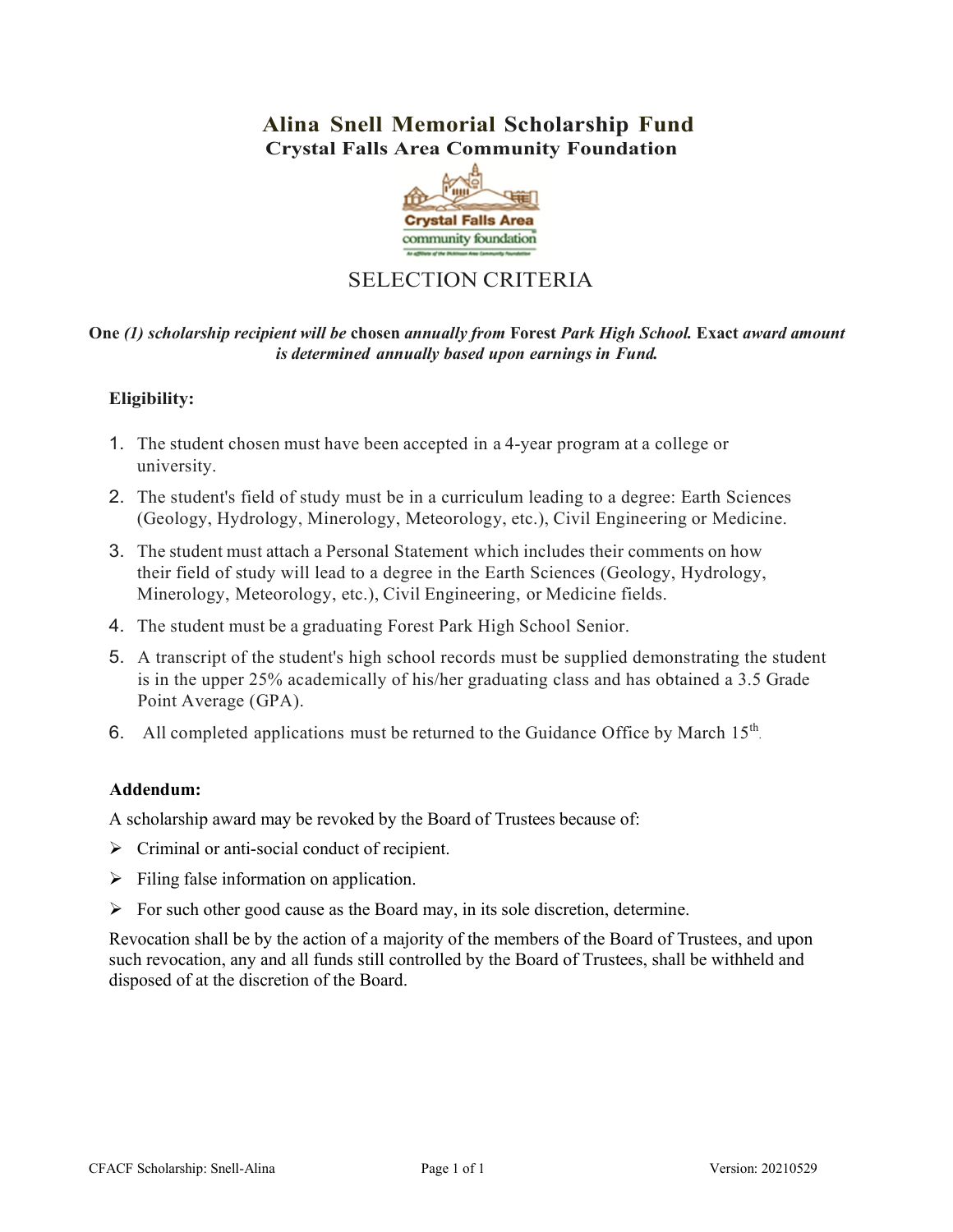

# *Alina Snell Memorial Scholarship*

**Crystal Falls Area Community Foundation Fund an affiliate of the Dickinson Area Community Foundation**

| <b>Date</b>                                                          |                                                                                                                                                                                            |
|----------------------------------------------------------------------|--------------------------------------------------------------------------------------------------------------------------------------------------------------------------------------------|
| <b>Full Name</b>                                                     |                                                                                                                                                                                            |
| <b>Street Address</b>                                                |                                                                                                                                                                                            |
| <b>City State ZIP Code</b>                                           |                                                                                                                                                                                            |
| Home & Cell Phone                                                    |                                                                                                                                                                                            |
| <b>E-Mail (Required)</b>                                             |                                                                                                                                                                                            |
| <b>GPA</b>                                                           |                                                                                                                                                                                            |
| activities and volunteer activities outside of school)               | In what extra-curricular activities did you participate in? (Include both in-school                                                                                                        |
|                                                                      |                                                                                                                                                                                            |
| Did you work during the school year? No                              | If yes, how many hours/week?                                                                                                                                                               |
| Name of college or university you plan to attend:                    |                                                                                                                                                                                            |
| Have you applied for admission?                                      |                                                                                                                                                                                            |
| Have you been accepted?                                              |                                                                                                                                                                                            |
| Intended field of study:<br>Have you applied for other scholarships? |                                                                                                                                                                                            |
|                                                                      |                                                                                                                                                                                            |
|                                                                      | Have you been granted a scholarship? If so, name of scholarship & amount:                                                                                                                  |
|                                                                      |                                                                                                                                                                                            |
| Please include the following with the application:                   |                                                                                                                                                                                            |
| 1.<br>Civil Engineering, or Medical Field.                           | Please attach a Personal Statement which includes your comments on how your field of study<br>will lead to a degree in Earth Sciences (Geology, Hydrology, Minerology, Meteorology, etc.), |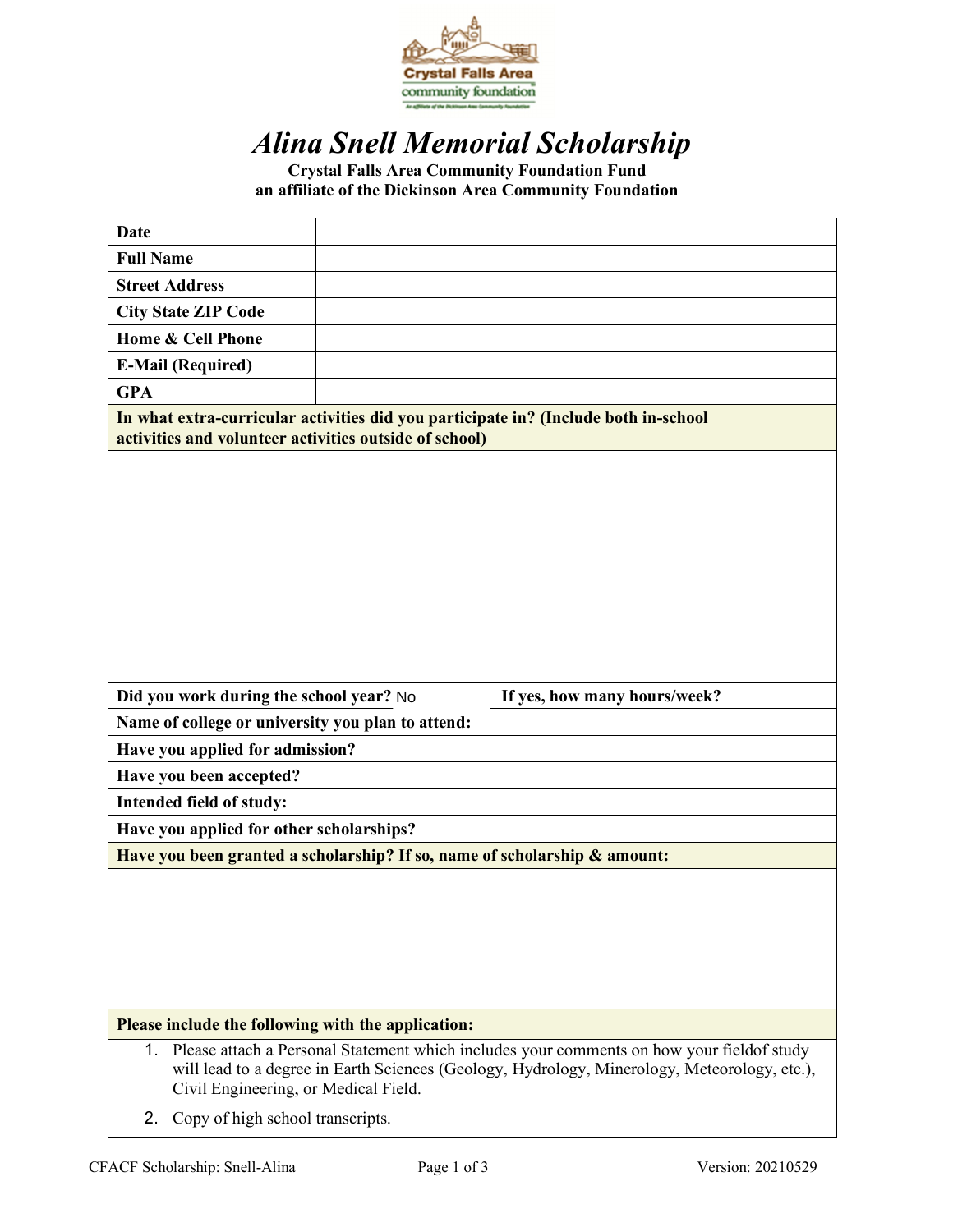

#### **Application Deadline**

All applicants must adhere to the Guidance Counselor deadlines. Guidance counselors mustforward applications to Dickinson Area Community Foundation by **March 15**.

#### **Agreement and Signature**

By submitting this application, I affirm that the facts set forth in it are true and complete. I understand any false statements, omissions, or other misrepresentations made by me on thisapplication may result in rejection of this application.

Name (printed)

Signature

Date

#### **Parent Application Form**

Name of parent or guardian completing this form:

Home address:

Phone:

Email address:

**Do you have any dependents other than your own family or other extenuating circumstances that should be considered? If yes, please explain:**

**Note here any statements you may wish to make which assist the scholarshipselection committee in consideration of the applicant:**

#### **Agreement & Signature:**

I affirm that the statements above are true and complete. I understand any false statements, omissions, or other misrepresentations made by me on this application may result in rejectionof this application.

Signature of parent or guardian:

Date: